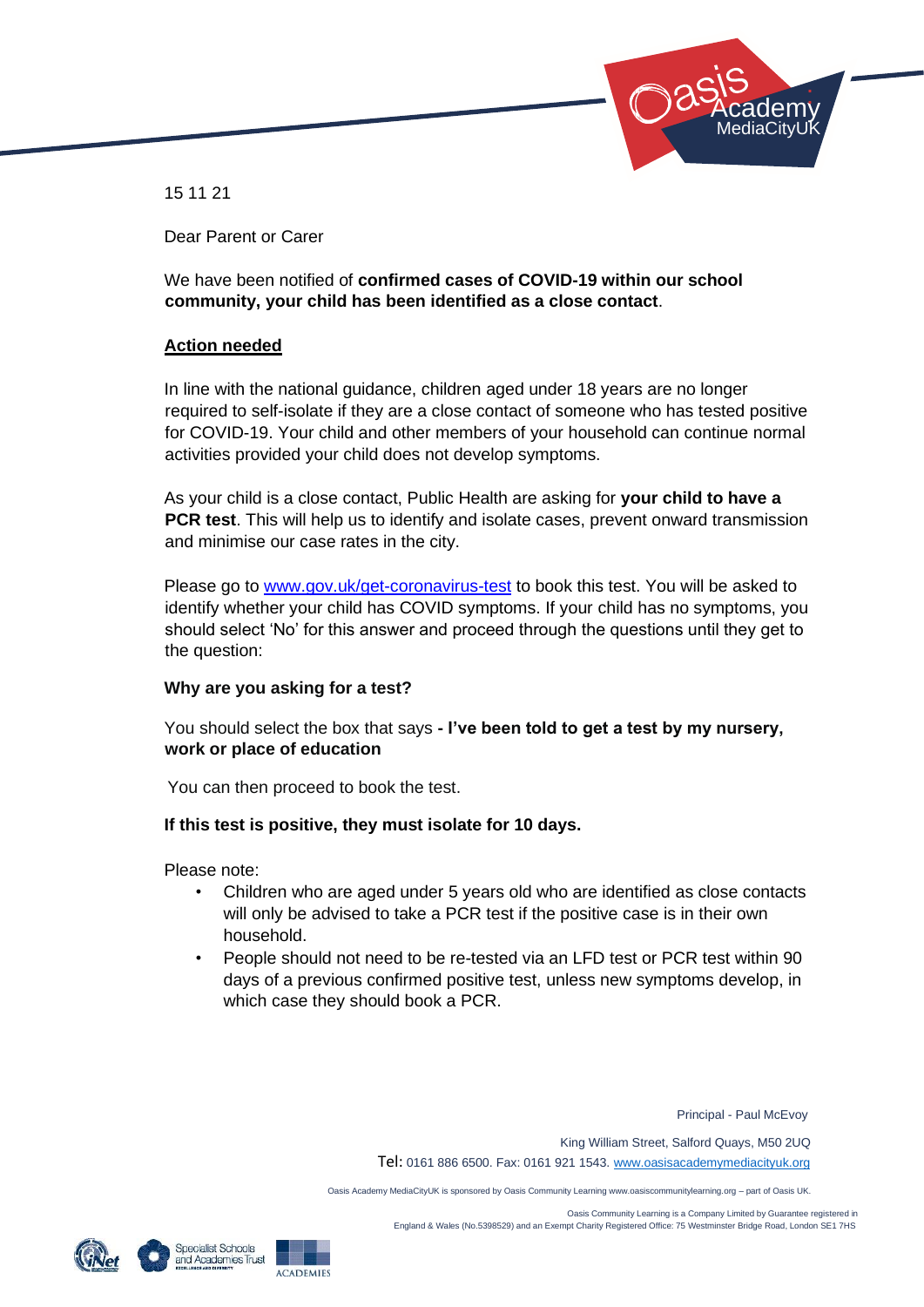

# **What to do if your child develops symptoms of COVID-19**

If your child develops symptoms of COVID-19 , even if they have had a negative test result previously, they must isolate and you should arrange a test for your child via <https://www.gov.uk/guidance/coronavirus-covid-19-getting-tested> [or](https://www.gov.uk/guidance/coronavirus-covid-19-getting-tested) by calling 119.

- If the test result is positive, your child will be required to self-isolate for a period of 10 days from the day that their symptoms started. Please inform us if your child has a positive test result.
- If your child's test result is negative, they can continue with their normal activities if they are well enough to do so.

Please visit the link to Public Health England's guidance for households with possible Covid19 infections:

[https://www.gov.uk/government/publications/covid-19-stay-at-home-guidance/stay-at](https://www.gov.uk/government/publications/covid-19-stay-at-home-guidance/stay-at-home-guidance-for-households-with-possible-coronavirus-covid-19-infection)[homeguidance-for-households-with-possible-coronavirus-covid-19-infection](https://www.gov.uk/government/publications/covid-19-stay-at-home-guidance/stay-at-home-guidance-for-households-with-possible-coronavirus-covid-19-infection) 

In Salford

1. We are **still advising immediate isolation** to anyone who is suffering three **classical symptoms**, namely: new continuous cough; a high temperature (fever); or a loss of or change in normal sense of taste or smell, or have a positive test result

2. Children who are unwell with any of the symptoms below are **not expected to isolate immediately** but we would advise that they go for a test to rule out COVID19.

Non-classical symptoms include:

- Vomiting/nausea/off your food
- **Diarrhoea**
- Sleeping more than usual/extreme tiredness
- Listless/restless/agitated
- Shortness of breath
- Feeling cold
- Headache
- Severe body aches
- Sore throat
- Congested or runny nose
- Skin rash

Principal - Paul McEvoy

King William Street, Salford Quays, M50 2UQ

Tel: 0161 886 6500. Fax: 0161 921 1543[. www.oasisacademymediacityuk.org](http://www.oasisacademymediacityuk.org/)

Oasis Academy MediaCityUK is sponsored by Oasis Community Learning www.oasiscommunitylearning.org – part of Oasis UK.



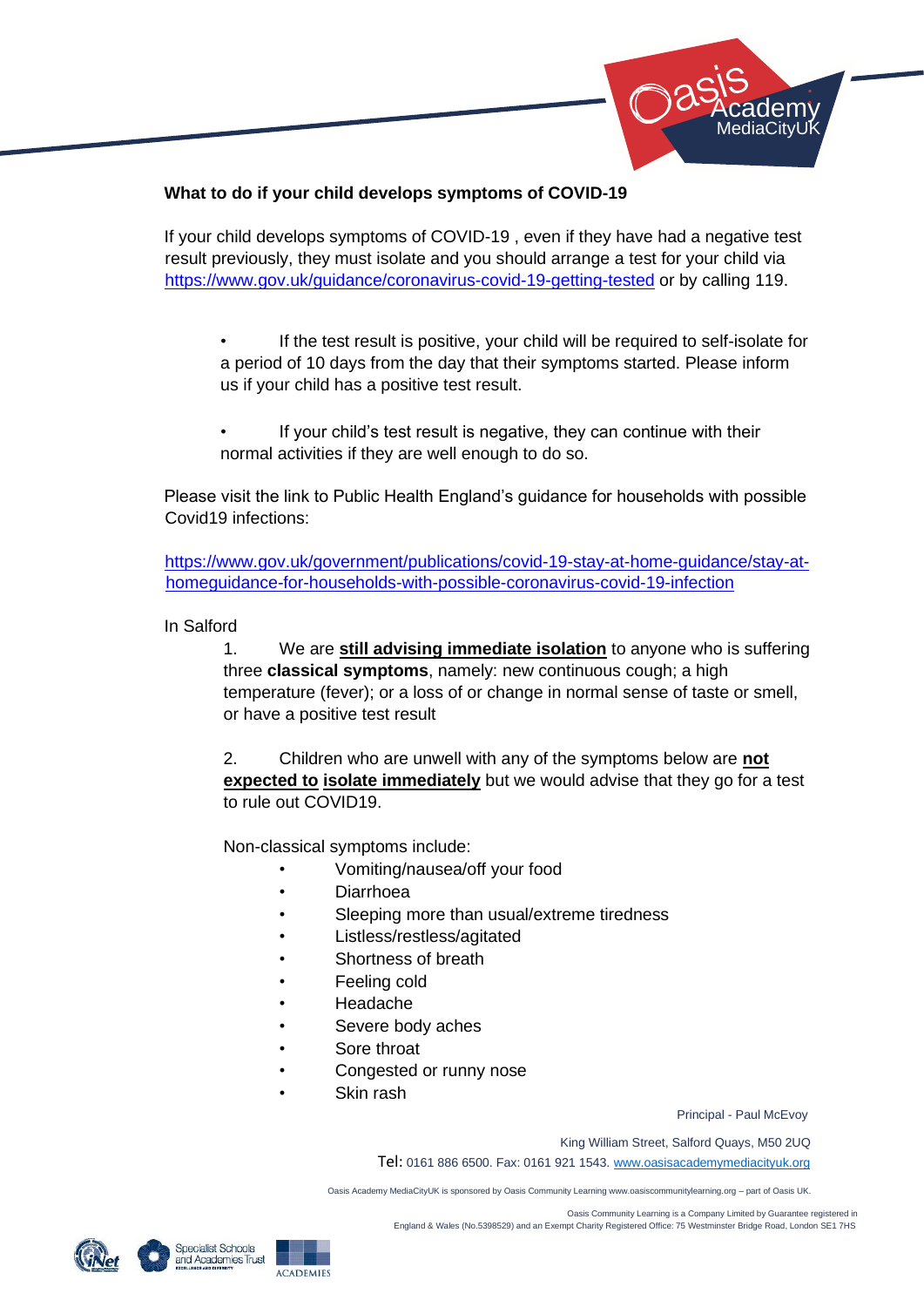

• Complaining of anything that is not feeling themselves

3. To book a test please visit [www.gov.uk/get-coronavirus-test](http://www.gov.uk/get-coronavirus-test) [and](http://www.gov.uk/get-coronavirus-test), when prompted, click the box "My local council has asked me to get a test, even though I do not have symptoms" (see below).

**Test and Trace Support Payments** If a person is asked to self-isolate by NHS Test and Trace and is on a low income, unable to work from home and will lose income as a result, they may be entitled to a payment of £500 from their local authority under the Test and Trace Support Payment scheme. This now applies to parents/ carers who cannot work from home and will lose income by self-isolating or staying at home to care for the child.

Further details are available via: [https://www.salford.gov.uk/benefits/test](https://www.salford.gov.uk/benefits/test-and-trace-support-payments/my-child-is-having-to-isolate/)[andtracesupportpayments/my-child-is-having-to-isolate/](https://www.salford.gov.uk/benefits/test-and-trace-support-payments/my-child-is-having-to-isolate/) 

Please remember, although COVID-19 is circulating in the community, usual childhood illnesses are too; and it is important that these are not missed. Please contact your GP or NHS111 if you are worried; or call 999 if seriously unwell.

If you have any questions or concerns please refer to the government website, or call The Spirit of Salford Helpline on 0800 952 1000 Further information is included in the information sheet below.

Best wishes

Mr McEvoy

Principal

Principal - Paul McEvoy

King William Street, Salford Quays, M50 2UQ

Tel: 0161 886 6500. Fax: 0161 921 1543[. www.oasisacademymediacityuk.org](http://www.oasisacademymediacityuk.org/)

Oasis Academy MediaCityUK is sponsored by Oasis Community Learning www.oasiscommunitylearning.org – part of Oasis UK.

 Oasis Community Learning is a Company Limited by Guarantee registered in England & Wales (No.5398529) and an Exempt Charity Registered Office: 75 Westminster Bridge Road, London SE1 7HS